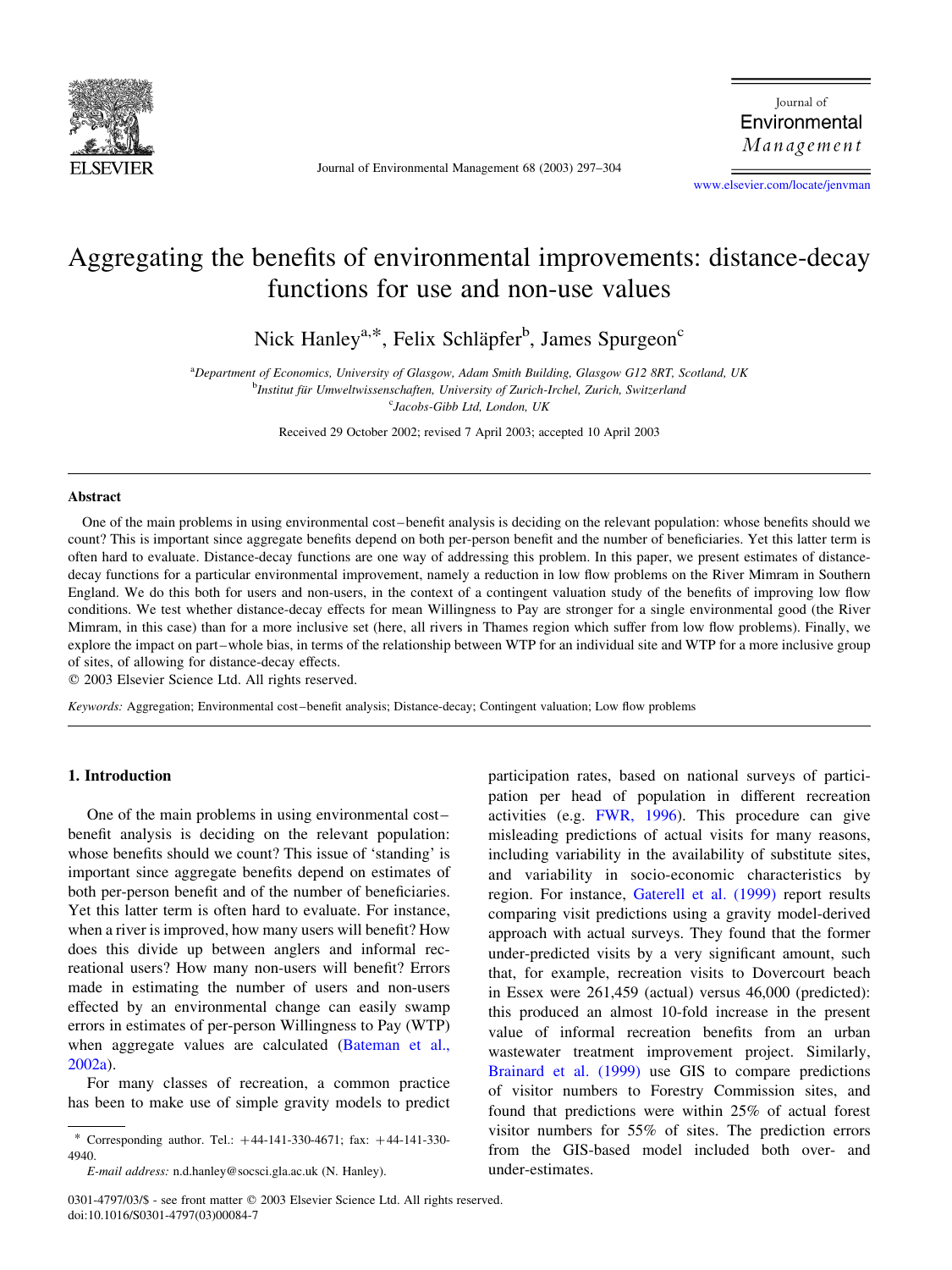Aggregate non-use values are more difficult to calculate, since such values may in principle be held by anyone. For instance, a significant improvement in water quality in the River Clyde could be a source of utility to people throughout Scotland, not just those who use the river or who live near it, since the river is nationally symbolic. Low flow alleviation schemes may likewise produce significant values to people who live far from the river, as the study by Garrod and Willis of the River Darrent showed ([Garrod and](#page-7-0) [Willis, 1996](#page-7-0)). Inclusion or exclusion of non-use values may have big impacts on the cost-benefit performance of individual improvement scheme, and in the ranking of alternative scheme [\(Gaterell et al., 1999](#page-7-0)).

Advice within [FWR \(1996\)](#page-7-0) for aggregating non-use values in the specific case of water quality improvements is that the relevant population should be deemed to be the population of the relevant water company supply area. This is a simple rule, but clearly lacking in any empirical or theoretical justification. It was a source of much criticism in the River Kennet public enquiry, and was one of the main reasons why the case was found in favour of Thames Water and against the regulator, the Environment Agency ([Moran,](#page-7-0) [1999\)](#page-7-0). The approach was also used a recent, influential report on the costs and benefits of theWater Framework Directive to the UK ([WRc, 1998\)](#page-7-0). What alternative mechanisms for deciding on the aggregating population exist, however?

For certain types of use value, it seems reasonable to propose that WTP declines with distance from the site. This 'distance-decay' approach can be employed to identify the relevant population by including distance as an explanatory variable in contingent valuation bid curves. Bid curves seek to explain the variation in WTP across people (and sometimes across sites). If distance turns out to be a statistically significant determinant of value, then the mathematical relationship between distance and WTP can be used to estimate at what distance expected WTP goes to zero, or to some arbitrary small value (dependent on functional form). Some authors have argued that there is no reason to expect non-use values to be subject to such a distance-decay effect: for example, a person living in London may care just as much about the preservation of a wildlife habitat in Northern Scotland as someone living in Edinburgh, given that neither actually visit the habitat. However, this is a hypothesis which should be tested empirically.

In this paper, we present estimates of distance-decay functions for a particular river improvement, namely a reduction in low flow problems on the River Mimram in Southern England. Here, 'distance-decay' is used to refer to the phenomenon whereby the mean value placed on a given environmental improvement falls, the further away an individual lives from this improvement. We do this both for users and non-users. We also test whether distancedecay effects are stronger for a single environmental good (the River Mimram, in this case) than for a more inclusive set (here, all rivers in Thames region which suffer from low flow problems). Finally, we explore the impact on

part–whole 'bias' of allowing for distance-decay effects amongst non-users. The paper in intended as a contribution to the development of Cost –benefit Analysis procedures for assessing environmental improvements where significant use and non-use benefits are anticipated.

In what follows, Section 2 reviews previous work on distance-decay functions. Section 3 describes our study context and design, whilst Section 4 sets out four hypotheses to be tested, provides some descriptive analysis of the data, and reports test results for these four hypotheses. Section 5 offers some concluding comments.

## 2. Previous estimates of distance-decay effects

Examples of the use of distance-decay functions may be found in [Pate and Loomis \(1997\), Bateman and Langford](#page-7-0) [\(1997\), Bateman et al. \(2000\), Hanley et al. \(2001\), and](#page-7-0) [Georgiou et al. \(2000\).](#page-7-0) In the Bateman and Langford study, WTP for protecting the Norfolk Broads declined from a mean value of £39/household/year at a distance of 20 km, to £13.90 at a distance of  $110-150$  km away from the Broads area. [Moran \(1999\)](#page-7-0) reworks these numbers to come up with a critical distance of 214 km, beyond which mean WTP is predicted to go to zero. [Bateman et al. \(2000\)](#page-7-0) use their own bid curve, including distance and income as independent variables, to estimate aggregate WTP for the Norfolk Broads. The equation they use is:

 $\text{Ln}(\text{wtp} + 1) = -0.671 + 0.371 \text{ ln}(\text{income})$  $-0.273$  ln(distance in km)

In the Hanley et al. study, WTP bids were sought for protecting two Scottish habitats from change. These were heather moorland (where the prospective change was either to forestry or to improved pasture), and rough grazing, where the same prospective changes were employed. For each study site, the distance from the site at which WTP is predicted to go to zero was derived from the bid curve, and the populations within that distance found from census data. For the heather moorland area, this procedure suggested that the population within a circle of 25 miles radius be used. Using data from the 1991 census the number of households in this circle was approximately 48,000. A similar analysis for the rough grassland area suggested the relevant population lay within a radius of 30 miles. Within this area the number of households was approximately 17,000. These estimates of the relevant population were then used to produce figures for aggregate WTP to protect the existing landscape, which could then be converted into per ha. terms.

Georgiou et al. found a negative, significant relationship between WTP to clean up the River Tame in Birmingham, and the distance respondents live from the site in miles (parameter  $= -0.544$   $(t = -2.17)$ ). This implied WTP declined to zero at a distance of 16 miles (for a 'small' improvement) and 36 miles (for a 'big' improvement).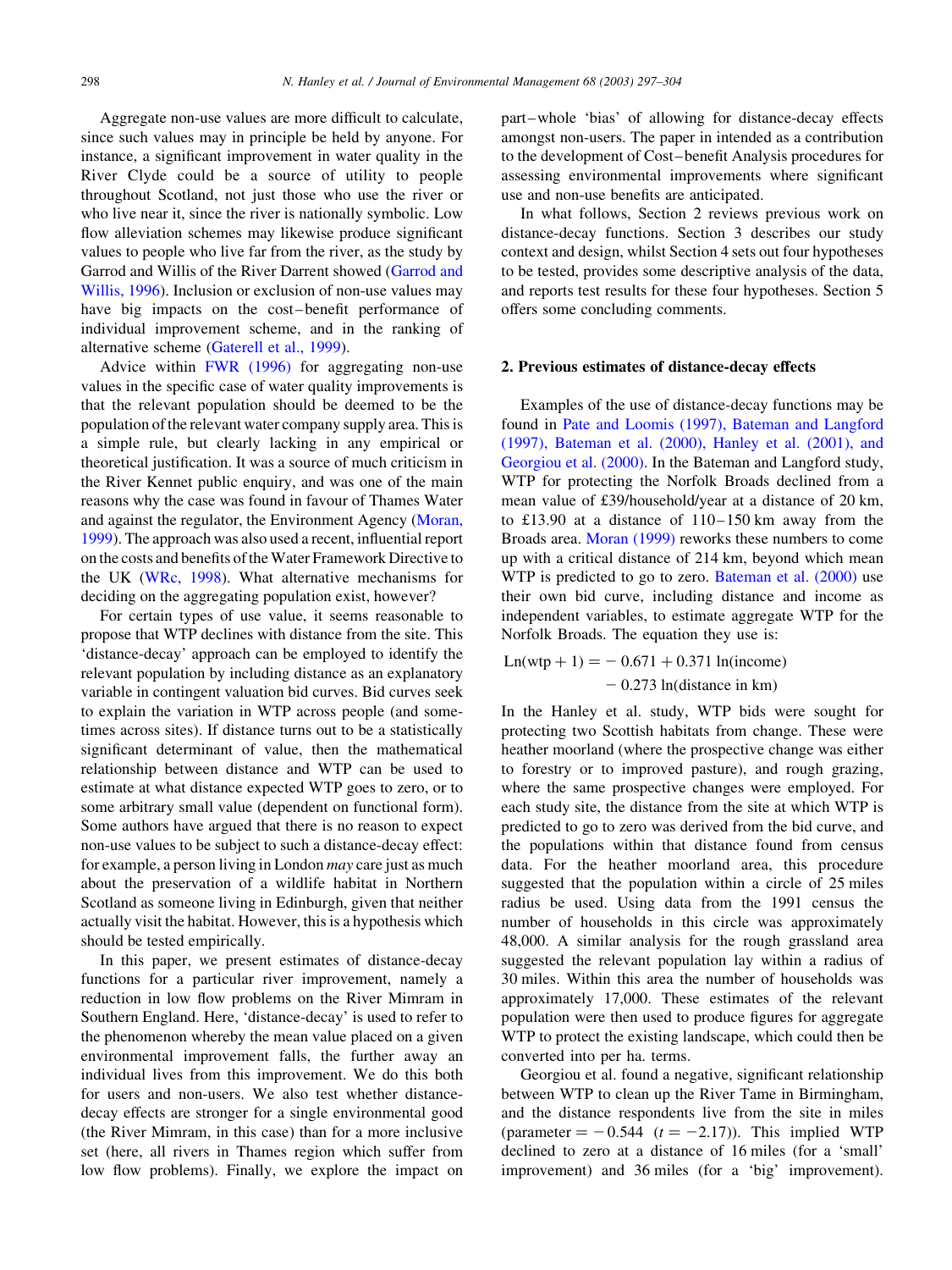Finally, [Bateman et al. \(2002b\)](#page-7-0) find a national distancedecay effect for non-use values for reductions in acidity in Scottish mountain lochs across the Scotland –England border.

# 3. Study design and context

The River Mimram is a chalk stream flowing from Whitwell, Hertfordshire to the River Lee at Hertford. Over the recent past, it has suffered from many low flow incidents, due partly to the abstraction of water for agricultural and industrial use. However, the Mimram is only one of about thirty rivers in Thames region which suffer from similar low flow problems.

Following a series of stakeholder meetings [\(Jacobs-Gibb,](#page-7-0) [2002](#page-7-0)), questionnaire and survey development concentrated on (i) deciding an appropriate definition of use and non-use values; (ii) focussing peoples' valuations on the particular environmental good in question, thus addressing the issue of 'part –whole bias' (see Section 4) and (iii) sampling at sufficient distance bands to be able to estimate a distancedecay function. With regard to the first of these issues, use values were defined as accruing to those who have visited the river at some point in the past for recreational purposes, whether this was an actual use of the river itself (e.g. for fishing) or as part of a recreational experience (e.g. walking beside the river). With regard to (ii), respondents were first told about low flow problems for all rivers within Thames region, and were asked to say whether they were willing to pay (by way of an increase in water rates) for a programme which alleviated this problem for all low flow rivers in Thames region. Information was provided on show cards as to the implications of low flows for river health. The exact wording used in the questionnaire was as follows:

"As mentioned earlier, the Thames Region Environment Agency is currently assessing all the low flow river problems within the Thames region. For any low flow alleviation scheme to be implemented, it is likely that households in the region would have to pay additional water rates to help finance it. The scheme costs may relate to water companies having to obtain water from a more expensive source, or to provide additional pumping or another technical solution. In principle, would you be in favour of paying increased water rates to reduce the low flow problem on any of the affected rivers in the Thames region? All money raised would be used directly to implement the scheme."

For those respondents who were willing to pay in principle, the questionnaire then asked for their maximum WTP for three scenarios:

A. To fully alleviate low flows in all 30 Thames region rivers so affected.

- B. To fully alleviate low flows on the River Mimram only.
- C. To partially alleviate low flows on the River Mimram only.

Scenario C was included as a scope test for the Mimram. The questionnaire continued:

"Now, I would like you to consider how much you and your household would be willing to pay in increased water rates for three different real life situations or scenarios. Please read the different scenarios on these cards (the content of these cards is summarised in Appendix A). When answering the following questions about how much you would be willing to pay for each scenario, please bear in mind that:

- Any money you pay in increased water rates towards the low flow alleviation scheme you will be unable to spend on other things you might want.
- There are other rivers in the region that you can enjoy anyway.

How much would your household be willing to pay each year for five years towards improving the worst low flow problems in the Thames region? Remember this should include any amount you may want to pay towards improving the River Mimram. To help you answer this question please look at this card which shows different amounts of money ranging from nothing to £300 (SHOW PAYMENT CARD 1). I would like you to first go down the list and tick all those amounts your household would definitely be willing to pay. Then, proceed up the list and put a cross against all those amounts that you would definitely not be willing to pay. For each amount that you are not sure of paying, simply leave it blank. If you would be happy to pay more, feel free to say how much."

Respondents were then asked to focus on the Mimram only, and to state how much of the amount they were WTP for all Thames rivers should be allocated to the Mimram under scenario B. A map of the Mimram was provided, along with photographs of the river in 'normal' and 'low flow' conditions. The exact wording was:

"I would like you now to concentrate on the river Mimram only. What proportion of the amount your household would be willing to pay for all the Thames low flow rivers, would you want to go towards *full* recovery of the natural flow on the River Mimram? This card may help you to decide what proportion of the first sum you would be willing to pay (SHOW PAYMENT CARD 2). If you want the payment split evenly between all sites then say so. That would be roughly 3% for the Mimram." (This question was then repeated for scenario C).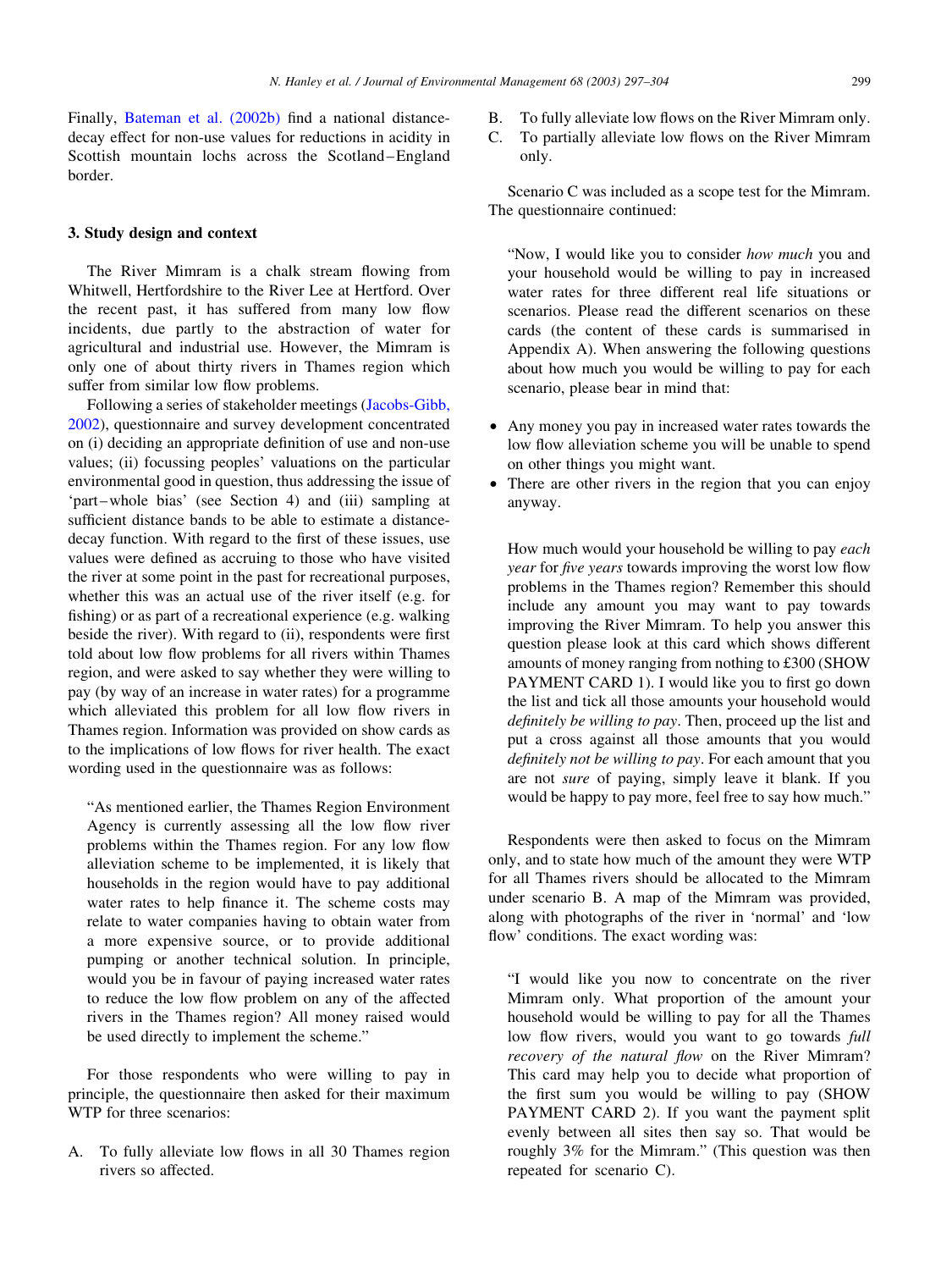Table 1 Distance distribution of survey respondents

| Distance<br>category (km) | Number of respondents<br>interviewed | Percentage of respondents<br>inside Thames Region |  |  |  |
|---------------------------|--------------------------------------|---------------------------------------------------|--|--|--|
| $0 - 0.5$                 | 71                                   | 100                                               |  |  |  |
| $0.6 - 5$                 | 96                                   | 100                                               |  |  |  |
| $6 - 15$                  | 100                                  | 65                                                |  |  |  |
| $16 - 30$                 | 80                                   | 75                                                |  |  |  |
| $31 - 50$                 | 82                                   | 80                                                |  |  |  |
| $51 - 70$                 | 104                                  | 53                                                |  |  |  |
| $71 - 100$                | 75                                   | 51                                                |  |  |  |
| $101 - 150$               | 42                                   | 31                                                |  |  |  |
| Total                     | 650                                  | 71                                                |  |  |  |

As is implied above, WTP for scenario A was elicited using a payment ladder ('PAYMENT CARD 1', above), which we reproduce in Appendix B. This way of asking the WTP question is a development of payment cards, and may suffer from the same type of dependence on the amounts shown on the ladder as payment cards: however, it generates more information then dichotomous choice formats, and also allows for uncertainty over values ([Bateman et al.,](#page-7-0) [2002a](#page-7-0)). In this design, respondents indicate the maximum they are sure they would pay, and the minimum they are sure they would not pay. Responses can be analysed both semi-parametrically and non-parametrically (see, for example, [Maddison and Mourato, 2002; Hanley and](#page-7-0) [Kristrom, 2002](#page-7-0)). Here, we use respondents' maximum sure WTP-the highest value they tick which they are sure they would pay-as a lower bound point estimate of their valuation of scenario A. Equivalent valuations for scenarios B and C are then inferred as described above.

Questionnaire development was assisted by focus groups of users carried out in Wellwyn in June 2001; with one-onone interviews with non-users at a variety of locations in Thames region in June 2001; and through a pilot survey. The fact that extensive stakeholder analysis of the Mimram had already been undertaken in an earlier phase of the project made this development task easier. The main survey was conducted over a five-week period in late summer 2001. Some 650 responses were obtained using face-to-face interviews in people's homes. [Table 1](#page-3-0) shows how sampling was divided over distance bands.

## 4. Hypotheses, econometric procedures and results

# 4.1. Hypotheses to be tested

We seek to test four hypotheses in this paper. These are stated, and then explained, below:

<span id="page-3-0"></span>H1: a significant distance-decay effect exists for WTP to reduce low flows on the River Mimram. Our a priori expectation is that this will not be rejected.

- H2: a significant distance-decay effect exists for a programme to alleviate all low flow problems in Thames region. Our a priori expectation is that this will be rejected.
- H3: a stronger distance-decay effect exists for use values than for non-use values for the Mimram. Our a priori expectation is that this will not be rejected.
- H4: even allowing for distance-decay effects, a significant part –whole effect will be found for non-use values. Our expectation is that this will not be rejected.

Hypothesis H1 implies people care more about an environmental good (here, the Mimram) the closer they live to it. H2 implies that this, however, does not hold for a general class of environmental goods (here, all rivers), since in this instance the distance/benefit relationship is diffused by the varying distances between each of the 30 rivers and the respondent's home. H3 implies that those who directly use the environmental good will show a stronger distancedecay effect than those who are non-users; but a significant distance effect for non-users is not ruled out. If benefits from an environmental asset are related to use, then given a positive cost of access which depends on distance, WTP will also depend on distance. For non-use, there is no reason within standard utility theory to suggest such a relationship. However, a sense of 'ownership' or spatial identity may be important for some environmental assets: I may have stronger non-use values for Scottish wildlife sites if I am Scottish than for English wildlife sites. A distance decay relationship for non-use values is thus feasible.

Finally, hypothesis H4 relates to the impact on potential 'part –whole bias' of allowing for a distance-decay effect on values. Part –whole bias refers to the phenomenon whereby WTP for one good valued in isolation exceeds WTP for the same good when valued as part of a more inclusive set. [Mc](#page-7-0) [Fadden \(1994\)](#page-7-0) has argued that such part-whole bias can arise when researchers try to value environmental improvements in just one member of a larger set of environmental goods, when what respondents really care about is the state of the set as a whole (since each member of the set is a close substitute for every other member). Non-use values may be particularly susceptible to this part –whole bias, since lack of actual use means people are unlikely to care as much about a given member of the set as distinct from the set as a whole; whereas use values should be more closely tied to the value of individual sites.

An alternative explanation is put forward by [Carson,](#page-7-0) [Flores and Hanemann \(1998\)](#page-7-0) in the context of 'sequencing': they find that the sum of independent valuations for a set of environmental goods will exceed the value of the set valued as a whole, due to substitution effects. These authors argue that the phenomenon whereby the value of a given river (in our case) depends on whether it is valued in isolation, or in the context of a more inclusive set (all rivers in the region), is one of the many examples of the value of public goods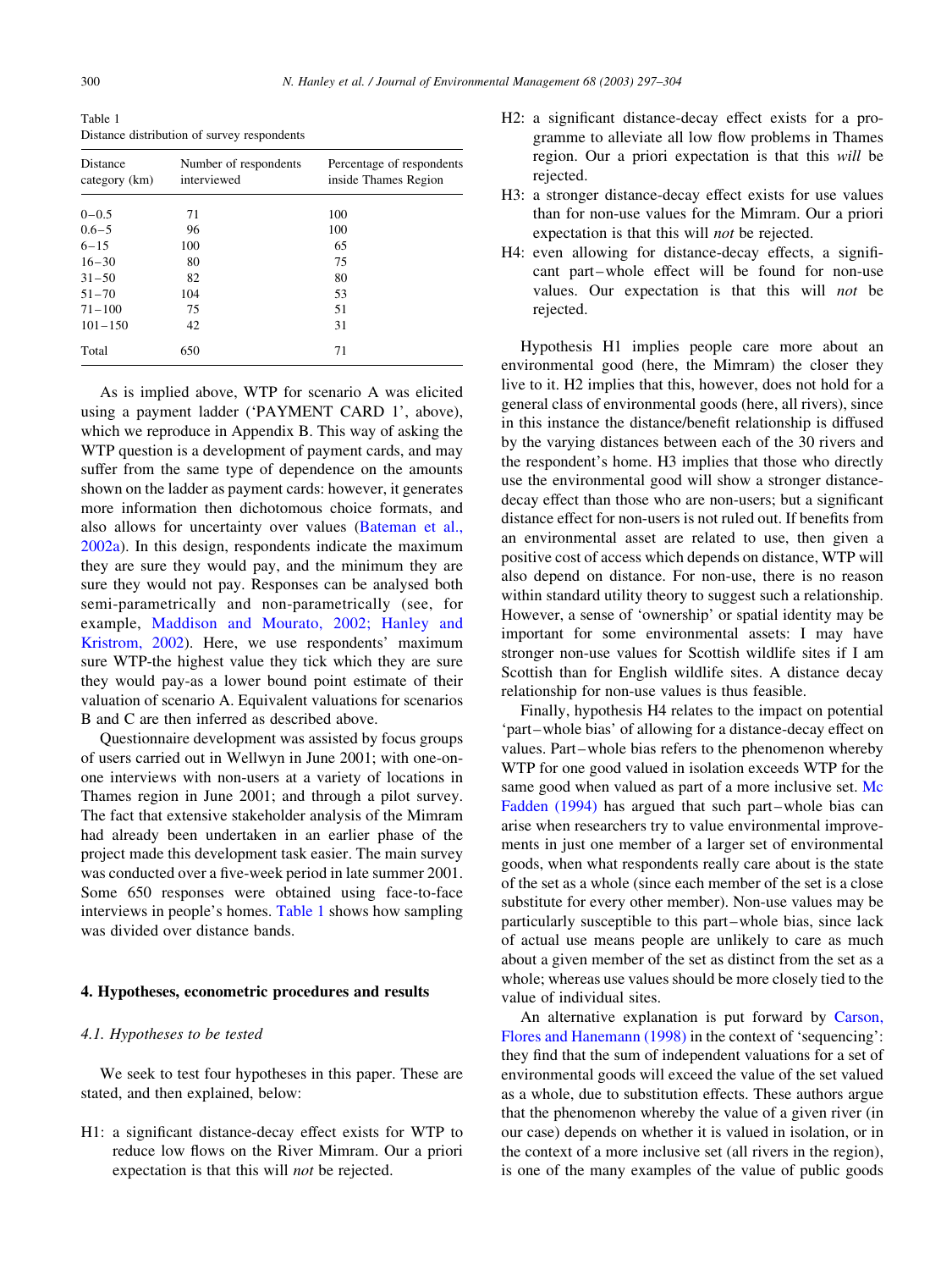being dependent on context. Interestingly, [Bateman et al.](#page-7-0) [\(1997\)](#page-7-0) find that such part –whole effects ('effects' here, since in this light 'bias' is perhaps misleading) also exist for private goods.

Hypothesis H4 is thus that, over the whole region, the sums of WTP for each partial river improvement is equal to WTP for all  $n$  improvements together. This null model can be formulated as

$$
\sum_{j=1}^{n} \text{WTP}_{j} = \text{WTP}_{\text{all}}
$$
 (1)

or, assuming that all  $n$  partial improvements have equal benefits (an admittedly strong assumption), that

$$
WTPall = nWTPj1
$$
 (2)

where *i*l is one member of the set. As a simple way of aggregating stated benefits allowing for distance decay, we approximate a WTP 'volume' V over the relevant region of beneficiaries by:

$$
V = \left(\int_{r=0}^{R} f(r) dr\right)^{2} \pi k
$$
 (3)

where  $f(r)$  is the empirical distance-decay function, R is the radius of an arbitrarily defined beneficiary area, and  $k$  is the population density.<sup>1</sup> We thus test whether this WTP volume, when using the distance-decay function for the individual site, is indeed approximately  $n$  times smaller than WTP volume based on stated WTP for improving all  $n$  affected rivers in the region.

# 4.2. Descriptive sample statistics

[Table 2](#page-4-0) shows some simple descriptive statistics for WTP, based on the 'maximum sure bid' (highest tick) values from the payment ladder. A protest rate of 24.9% was found. The main reason for protesting related to the unpopularity of the bid vehicle (water rates), and perceptions that water company profits are already excessive. Unfortunately, higher water rates was the only realistic choice of bid vehicle here. Other reasons for protesting included that the government should pay, and that only those living near the river should pay. As may be seen, mean WTP is highest for scenario A, where low flow problems on all 30 Thames rivers is the good. For the Mimram only, mean WTP is greater for a 'full alleviation' scheme than for a partial alleviation scheme, although not significantly greater.

[Table 3](#page-5-0) shows how mean WTP values for the Mimram alone (full alleviation) vary with distance, for both users and non-users. As may be seen, mean WTP does fall for both as respondents become more distant from the river. This suggests a distance-decay effect is present. To test for this

| Simple mean WTP by scenario in £/household/year |
|-------------------------------------------------|
|-------------------------------------------------|

|                                | Mean WTP,<br>users | Mean WTP,<br>non-users |
|--------------------------------|--------------------|------------------------|
| All low flow rivers            | 40.45              | 29.76                  |
| in Thames region               |                    |                        |
| Full alleviation scheme for    | 12.90              | 2.78                   |
| Mimram only                    |                    |                        |
| Partial alleviation scheme for | 11.51              | 2.20                   |
| Mimram                         |                    |                        |

Notes: Based on sample of  $n = 488$ , which excludes protest bids but includes genuine zeros.

more carefully, we ran a series of Tobit regressions. In all cases, distance from site is included as one of the regressors. We also included as right-hand side terms household income, education level of the respondent, respondent's age and a dummy for whether their house bordered the river (since such people might expect an increase in property values were the river's condition to improve). [Table 4](#page-5-0) gives the Tobit regression results for four models: for scenario A (dependent variable  $=$  WTP for improvements to all low flow rivers in Thames region) and scenario B (WTP for improvements for the Mimram only), for both users and non-users of the Mimram. These allow tests of hypotheses H1 –H3 set out above.

#### 4.3. Results of hypotheses tests

Hypothesis 1 is not rejected, since highly significant, distance-decay effects exist for improvements to the Mimram for both users and non-users. However, no significant distance effect exists for the general environmental good, namely improvements to all Thames region rivers ( $p = 0.62$  and 0.39, respectively, for users and nonusers). Hypothesis 2 is thus rejected. It can also be seen that a slightly stronger distance-decay effect for the Mimram exists for users than for non-users. This result is robust to an alternative, non-logarithmic specification of the distance variable where distance parameters of  $-0.20 (p = 0.11)$  for users and  $-0.043$  ( $p = 0.002$ ) for non-users are obtained. This means hypothesis 3 is not rejected, which again accords with a priori expectations.

As distance from the Mimram appears to be the predominant household characteristic determining WTP for low flow improvements (besides income), it is worthwhile to search for a simple distance function. This was achieved by re-estimating the model as a function of distance only in a double log form. This gives the following constant elasticity formula for positive bids:

 $WTP = 4.1$ DIST<sup> $-0.332$ </sup>

where WTP is WTP  $(E)$  for improvements to the Mimram alone and DIST is distance the household lives from the Mimram in km ([Fig. 1\)](#page-5-0). This simplified model explains 17%

<span id="page-4-0"></span>For the present comparison of WTP volumes, the precise value of  $k$  does not matter, as it is the same in the computation of the WTP volume for all rivers combined.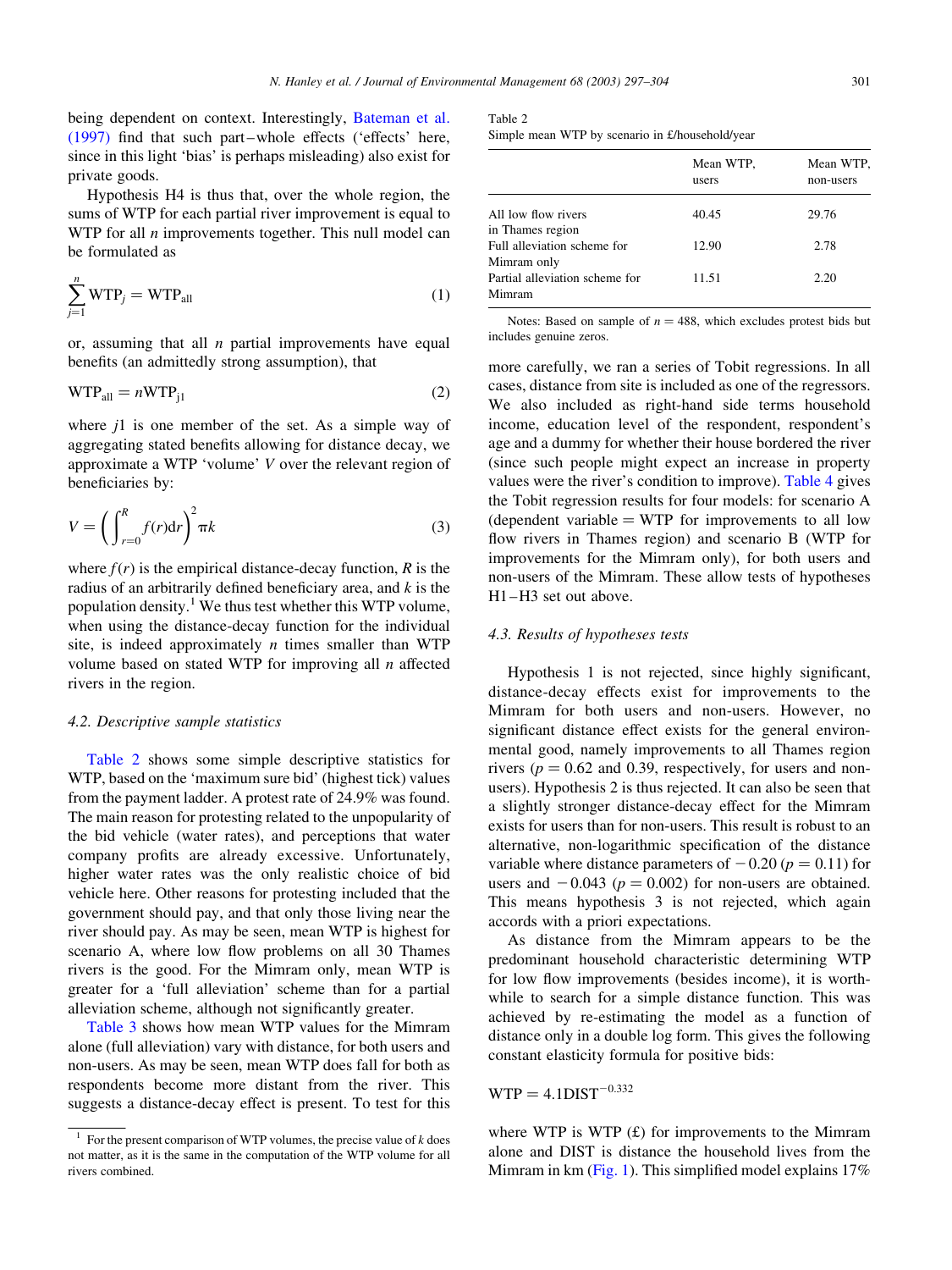| Table 3                                                                      |  |
|------------------------------------------------------------------------------|--|
| WTP estimates by distance band, and by use/non-use split, positive bids only |  |

| Distance category                    | Sample size | Mean  | S. Dev                   | 95% confidence<br>limit-lower | 95% confidence<br>limit-upper | Mean $(5\% \text{ trim})$ | Median |
|--------------------------------------|-------------|-------|--------------------------|-------------------------------|-------------------------------|---------------------------|--------|
| WTP summary statistics for users     |             |       |                          |                               |                               |                           |        |
| $0 - 0.5$                            | 43          | 17.27 | 26.90                    | 8.04                          | 25.31                         | 9.23                      | 13.59  |
| $0.5 - 3$                            | 50          | 13.20 | 16.26                    | 4.51                          | 17.71                         | 8.69                      | 11.03  |
| $3 - 12$                             | 16          | 4.12  | 6.92                     | 3.39                          | 7.51                          | 0.73                      | 3.10   |
| $12 - 130$                           | 5           |       |                          | $\overline{\phantom{0}}$      | $\overline{\phantom{0}}$      |                           |        |
| Sum                                  | 114         |       |                          |                               |                               |                           |        |
| WTP summary statistics for non-users |             |       |                          |                               |                               |                           |        |
| $0 - 0.5$                            |             |       | $\overline{\phantom{0}}$ |                               |                               |                           |        |
| $0.5 - 3$                            | 21          | 12.78 | 20.19                    | 8.64                          | 21.42                         | 4.14                      | 10.18  |
| $3 - 12$                             | 45          | 3.73  | 8.95                     | 2.61                          | 6.34                          | 1.12                      | 1.87   |
| $12 - 130$                           | 233         | 1.71  | 3.57                     | 0.46                          | 2.17                          | 1.25                      | 1.16   |
| Sum                                  | 300         |       |                          |                               |                               |                           |        |

Table 4 Tobit estimates of distance-decay effects

|                | Use values                       |           |            |           |           |                   | Non-use values |           |             |           |           |         |
|----------------|----------------------------------|-----------|------------|-----------|-----------|-------------------|----------------|-----------|-------------|-----------|-----------|---------|
|                | All Thames rivers<br>Mimram only |           |            |           |           | All Thames rivers |                |           | Mimram only |           |           |         |
|                | Coeff.                           | Std. Err. | $P$ -value | Coeff.    | Std. Err. | $P$ -value        | Coeff.         | Std. Err. | $P$ -value  | Coeff.    | Std. Err. | P-value |
| Constant       | 30.4167                          | 27.7732   | 0.2734     | 5.7353    | 13.2079   | 0.6641            | 0.6541         | 15.2267   | 0.9657      | 5.2009    | 2.5657    | 0.0427  |
| <b>INCOME</b>  | 0.2822                           | 0.2413    | 0.2421     | 0.2070    | 0.1145    | 0.0706            | 0.5875         | 0.1249    | 0.0000      | 0.0808    | 0.0210    | 0.0001  |
| <b>EDUC</b>    | $-0.6188$                        | 5.3938    | 0.9087     | $-2.1072$ | 2.5646    | 0.4113            | 4.3921         | 2.9410    | 0.1353      | 0.3041    | 0.4974    | 0.5410  |
| AGE            | $-0.0288$                        | 3.7935    | 0.9940     | 1.3944    | 1.7999    | 0.4385            | 0.3659         | 1.6707    | 0.8267      | 0.0357    | 0.2827    | 0.8994  |
| <b>LOGDIST</b> | $-1.4387$                        | 2.9300    | 0.6234     | $-2.7997$ | 1.3979    | 0.0452            | $-2.0497$      | 2.3736    | 0.3879      | $-2.0248$ | 0.4016    | 0.0000  |
| <b>RIVBOUN</b> | 9.3744                           | 15.4294   | 0.5435     | 5.9328    | 7.3063    | 0.4168            | $-17.4262$     | 11.6293   | 0.1340      | $-3.6546$ | 1.9514    | 0.0611  |
| Sigma          | 47.2735                          | 3.5870    | 0.0000     | 22.3654   | 1.6868    | 0.0000            | 43.8234        | 1.9837    | 0.0000      | 7.3341    | 0.3309    | 0.0000  |

of the variation in WTP, which is a high proportion for a single explanatory factor in contingent valuation data. A simple distance-decay function for all bids (i.e. including zero bids) is  $ln(WTP + 1) = 1.70 - 0.244ln(DIST)$ , or

 $WTP + 1 = 5.5$ DIST<sup> $-0.244$ </sup>

Our 'distance elasticity' is thus similar to the value of  $-0.273$  reported in the Norfolk Broads study [\(Bateman](#page-7-0) [et al., 2000](#page-7-0)).

<span id="page-5-0"></span>With regard to hypothesis H4, integrating over a quadratic distance-decay function for WTP of non-users  $f(r):$  WTP = 5.79 - 0.121DIST + 0.00082DIST<sup>2</sup>  $(R^2 = 0.04, p = 0.000)$ , and using a relevant stakeholder radius  $R$  of 100 km and uniform population density  $k$  of  $200 \text{ km}^{-2}$  yields a WTP volume of £25.6 million for the single site improvement (scenario B).<sup>1</sup> Aggregation over all n rivers, assuming that stakeholder numbers and their WTP are comparable, yields a figure of £769 million. WTP bids for the improvement of all 30 Thames tributaries in need of improvement was unaffected by the distance from the Mimram. The average WTP for all sites was £29.76 (scenario A, [Table 2](#page-4-0)), which, multiplied by  $R^2\pi k$  yields a

WTP for the improvement of all 30 sites of £187 million. Aggregate WTP based on the single-site values was thus approximately 4.1 times higher than aggregate WTP for the all-Thames scenario. At the aggregate level, then, even allowing for distance-decay effects, a substantial part – whole effect seems to exist.





Fig. 1. Household WTP as a function of the households' distance from the river Mimram.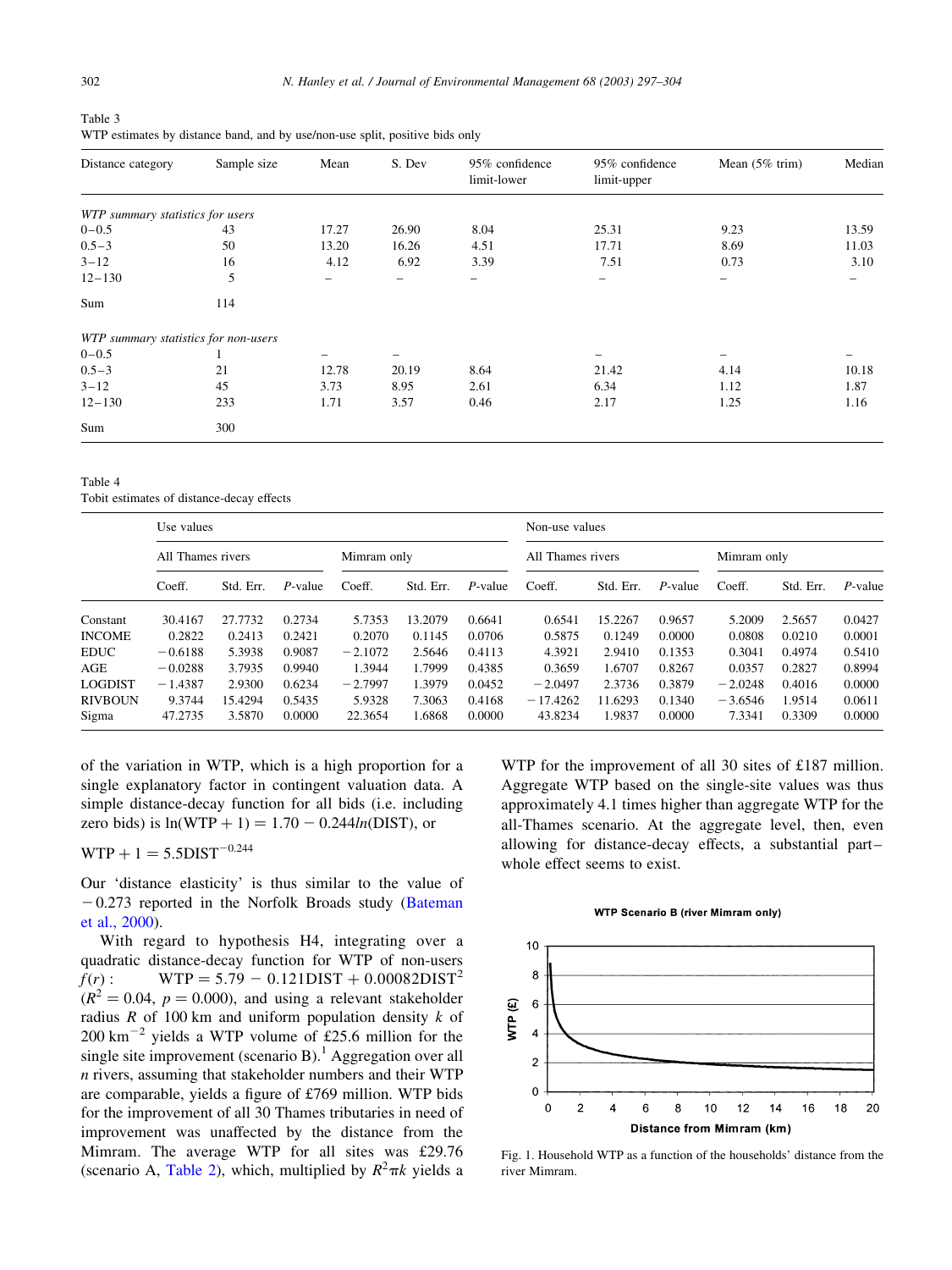One of the main difficulties in using environmental, nonmarket values in policy and project analysis is deciding on the size of the benefiting population. Decisions over this population are crucial in terms of the calculation of aggregate benefits and costs. In this paper, we have empirically tested the performance of distance-decay functions as a way of addressing this aggregation problem. In accord with a priori expectations, we find that a more rapid distance decay exists for use values than for non-use values. We also find no distance significant effect for a general class of environmental good, where a significant effect exists for a specific local example of this class. Our main conclusion is that distance decay relationships may well prove very useful in applied valuation work, since they provide a natural way of conceptualising the question "who benefits?".

However, we also suspect that distance decay relationships will vary across different resource types (rivers, national parks), and spatially within a type. For instance, we might expect a faster falling away of WTP on the part of local residents in areas where there are many substitutes for the resource in question, than in cases where there are few substitutes. This means that separate distance decay relationships will need to be estimated in each application of environmental CBA where their use is required: testing for the transferability of distance decay relationships across different environmental resources would thus seem an important avenue for future research. Distance-decay relationships based on the proportion of the population willing to pay for an environmental improvement could also be investigated. The design of the contingent valuation survey used here could be improved on. For example, the incentive compatibility of the payment ladder approach is unproven: testing the four hypotheses used here using a referendum approach might yield different results (although it is not clear, a priori, why we should expect this). Another feature of our survey design is that the payment scenario stated that only those living in Thames region would pay for the improvement in low flows: testing for distance decay under alternative assumptions about "who pays" would be useful.

This paper also found a substantial part –whole effect in aggregating non-use values, in that WTP for improving all Thames rivers was much less than WTP for the Mimram multiplied by the number of rivers, once distance effects had been allowed for.<sup>2</sup> Whilst from theory we expect a part –whole effect to occur due to substitution effects, this is a sizeable difference in value from a policy or asset management perspective. This may suggest that a topdown approach to non-use value estimation for individual environmental assets within some more inclusive class should be preferred to a bottom-up approach. A practical

<sup>2</sup> Note that, due to survey design, we were not able to carry out comparable calculations for use values.

implementation of this would be to suggest that non-use value estimates for local projects be inferred from breaking down non-use values for more inclusive regional projects. However, this possibly begs more questions than it answers: how to define 'regional' and 'local', and how to decide which wider set a given environmental asset is a member of (in other words, where to start the top-down evaluation).

# Acknowledgements

We thank the Environment Agency (Thames Region) for funding the study on which this paper is based, and members of the project steering group, especially Tim Webb and Jonathan Fisher, for advice. We also thank a referee for helpful comments on an earlier draft. All views expressed in this paper are those of the present authors alone, and do not necessarily represent those of the Environment Agency or its staff.

# Appendix A. Information given to respondents about the three scenarios

# A.1. Scenario A. Thames Region—low flow alleviation at 30 sites

This scenario involves the Environment Agency making sure that all 30 worst low flow river and wetland sites in the Thames Region would be improved.

- Each river or wetland, *including the River Mimram*, would have their water levels returned as far as possible back to their natural levels.
- They would dry out less frequently, perhaps once every 20 years compared to say once every 3 –4 years.
- They would also generally have more water in them all year round and would not silt up so much.
- There would be more wildlife, the visual attractiveness would be improved and there would generally be greater use of the sites.

### A.2. Scenario B. River Mimram—full low flow recovery

This scenario involves returning the water flows and levels on the Mimram as far as practically possible back to their natural levels.

- Instead of parts of the river drying out for a period of months, say once every 3–4 years, the Mimram may dry out severely only once every 25 years.
- The water flows in the river would also generally be reasonably good for most of the year, but would not lead to increased flooding.